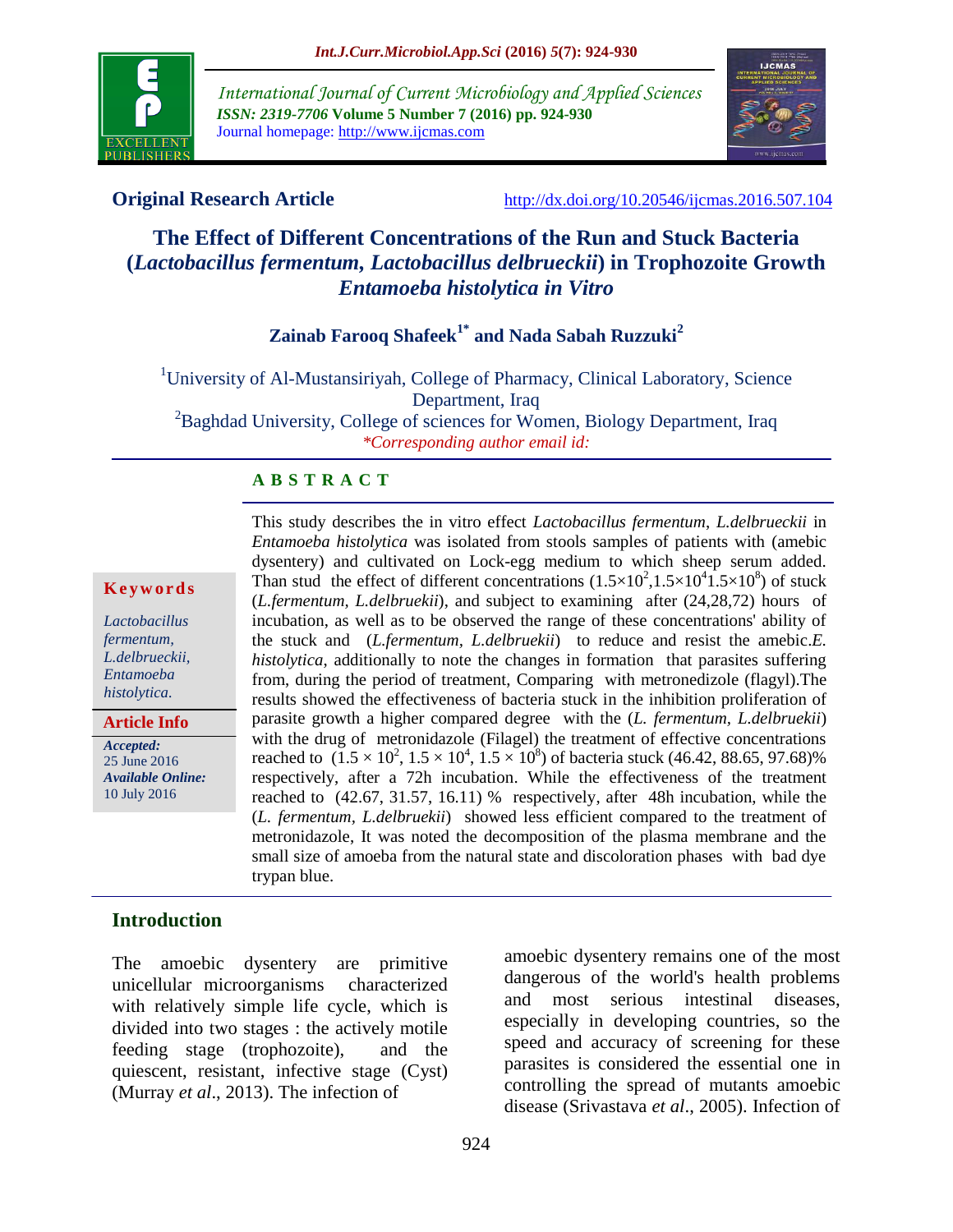ameba is spread all over the world and incidence is risen, as well, in tropical and subtropical areas, as well as with health and cultural low-lying areas (Pham *et al*., 2011). About 90% of people with (amebiasis) the disease is developed with them form enteric (luminal form), so dysentery is happened and the invasion of the disease in less than 10% of cases, that can be fatal, statistics showed that the number of people with the parasite are about 50 million cases, hundred thousand of them are died per year (Bauman, 2015).

Probiotics are defined as useful and effective microscopic bodies that have an effective and key role in the natural protection from the harm of pathological biologist microorganisms, used in food support for the purpose of providing the beneficial effects to human health by restoring the natural balance of (Normal flora) and reduction of diseases, especially related to the digestive system (Al-Awad *et al*., 2004).Thus, the treatment microscopic bodies are considered important defenses against many pathogens for many body parts, as they are characterized with the advantage by the impact of general mechanisms that determine vital boosters, which include the competition for binding sites on the intestinal surface, furthermore they participate in stimulating the immune system,and excretion of anti-materials and the prevention of pathogenicity, resist low (pH), and resist the acidity plus the ability to layer adhesion of epithelial lining of the intestines. (Forbes *et al*., 2007**)**. Lactic acid bacteria is considered, particularly Lactobacillus group of the important groups that are used in fermented food industry because of their health benefits and their ability to inhibit the growth of pathogenic bacteria to produce a lot of counter materials such as organic acids, hydrogen peroxide and bacteriocins. The components of this

group is characterized that their members are homogeneous in fermentation and they are grown at temperatures probably reach at 45˚m, these bacteria are found in nature, in fermented foods and dairy products, as well as in the gastrointestinal tract, mouth and genital tract of the female human and animal (Reid *et al*., 2001). It is worthy to say that the effect of the antagonistic between microbiology important has a key role in (Biological control), towards many of the parasites that infect on humans and reducing their spread. The studies on the impact of lactic acid on most parasites are rare, especially concerning the parasite *Entamoeba histolytica* as they are one of the most intestinal parasites that are common. That is why this study was to clarify the possibility of the use of lactic acid bacteria and their stuck for prevention and reduction of incidence with parasite amoebic dysentery, additionally to be used as a treatment for this parasite

## **Materials and Methods**

## **Parasite collection and diagnosis of stool samples**

Sixty stool samples were collected belonging to patients of different ages, in Al- Mahmudiya General Hospital, Children's Protection Hospital (Medical City) for the period from November 2014 to March 2015 putting in sterile plastic containers, full information on each patient recorded have been codified in card information (Questionnaire) included name, age, sex, residence, profession, test results come out, the type of drugs covered by the patient in the last week, Is the patient suffering from one of the following symptoms (fever - diarrhea - bloody stand abdominal pain - weight loss).After confirmation of infection of the parasite through diagnosis of several tests, including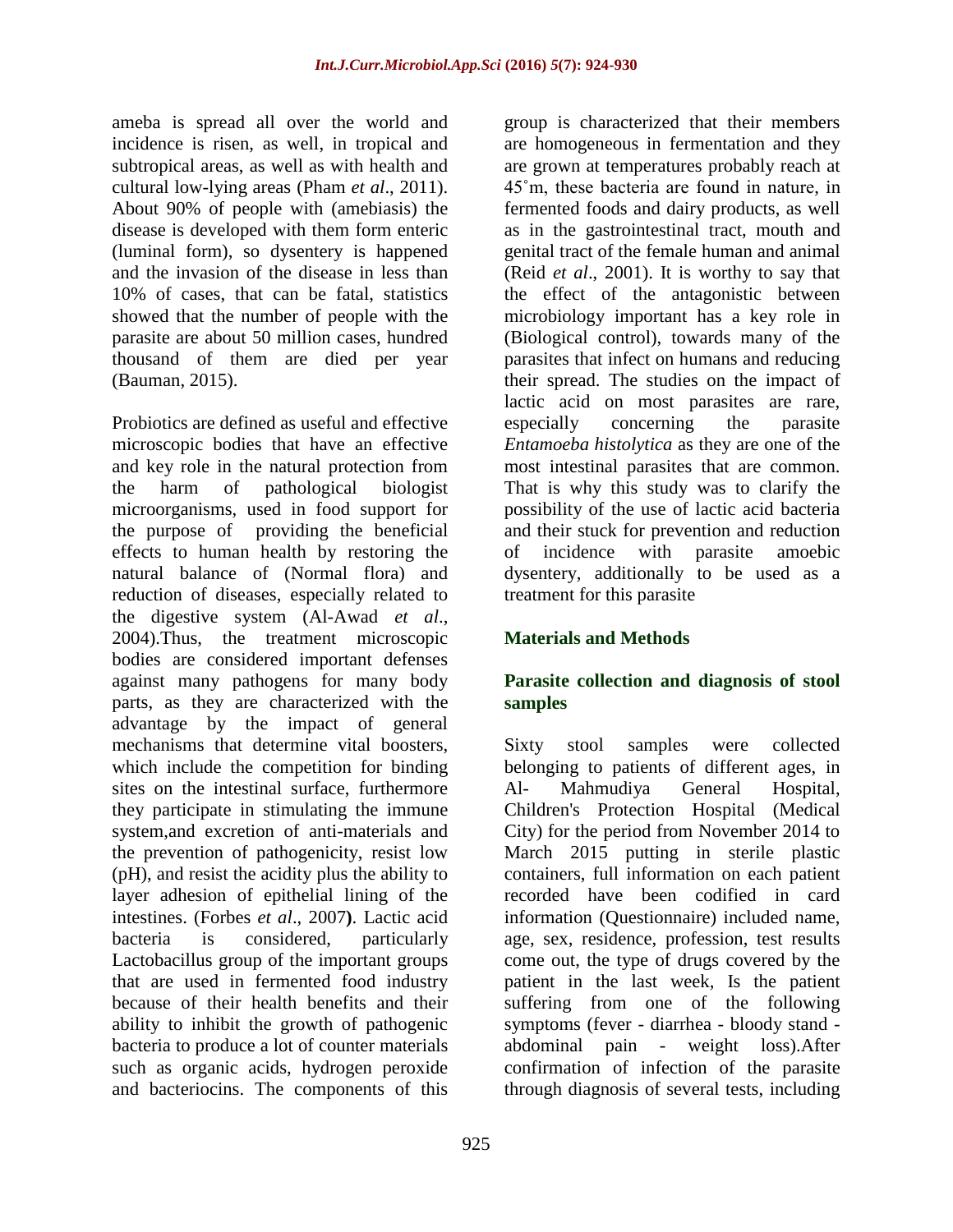macroscopic examination where it is Note stool samples in terms of (consistency) and color and the presence of blood or mucus with feces, the microscopic examination as used the method of screening Wet mounts to conduct this examination, examining wad done by taking a small sample of normal stool by using stick, by adding a drop of Normal Saline, placed on laced on a glass slide, and after a good mix put carefully the lid of the Caver slide in order to prevent the formation of air bubbles, then examined under a microscope under then they are Checked by taking a small part of a stool sample using a wooden stick by Minor powers (10X) and major powers (40X). For the purpose of viewing the presence or absence of each of the Trophoziot and Cyst as well as Pus cell and red blood cells RBCs, it is also used several private diagnostic tools for ensuring diagnosis amoeba, equipped from (Cer Test Biotec). The Spanish Company so as to determine the Entamoeba.

#### **Isolation of the parasite**

The isolation of amoebas this case of (*Entamoeba histolytica*) of a stool sample by taking 1 gram of sample and mix it with 3 ml physiological saline, and passed through layers of sterile gauze for the purpose of removing the large slidesof the emulsion before adding the sample after isolating amoeba stool added 0.5 ml of emulsion of the sample (media) to the center tube and then incubated tubes and put it in vertical condition in the incubator at a temperature of 37˚C for 48 hours.

#### **Preparation of Media**

Locke-egg (LE) medium) was prepared, as it is one of the medias, type Xenic culture media culture media for the development of amoeba histolytica, which is (Diphasic

media) consists of two phases, is the firstphase solid phase which is down and poses (Slant), the second is the liquid phase, which is (Overlayer) the solid surface is leant. This media was prepared according to the method (Boeck *et al*., 1925), which consists of two phases: Solid phase: hen's egg was taken, its upper part was fertilized with alcohol ethyl (70%) then the egg was broke in a graduated cylinder and mix the contents, taking 45 ml of the content of the egg and added to 12.5 ml of Lux solution and put the mixture in a blender to that smoothing and became emulsion. Then the emulsion was filtered through several layers of sterile gauze in the flask, funnel, distributed egg emulsion in the pipe laying 20 ml at 5 ml of the tube and the then a slope was made and at heights (1.5-3 cm). By placing them in boiling water bath for 15-20 minutes, after that the pipes were left to cool at room temperature.

## **Revitalization of bacteria (Lactobacillus spp)**

Ready Lactobacillus spp is activated by suspending the 1 mg of the lyophilized bacteria in 5 mL of sterile warm water for three hours at a temperature of 37˚C, then add stuck to a beaker containing 50 ml of Mann- Rogosa-Sharper (MRS) broth, and it is incubated under anaerobic conditions at a temperature of 37˚C for 48 hours, then spread the stuck by sterile carrier with planned and arranged method to the center of MRS for individual places of bacteria, isolates were preserved in a refrigerator at a temperature of 4˚C.

#### **Preparation stuck lactic acid bacteia cells and filtrate**

The developing colonies were transferred on MRS, the solid, into tubes containing 10 ml of broth MRS for the purpose of their revitalization, incubated anaerobically at a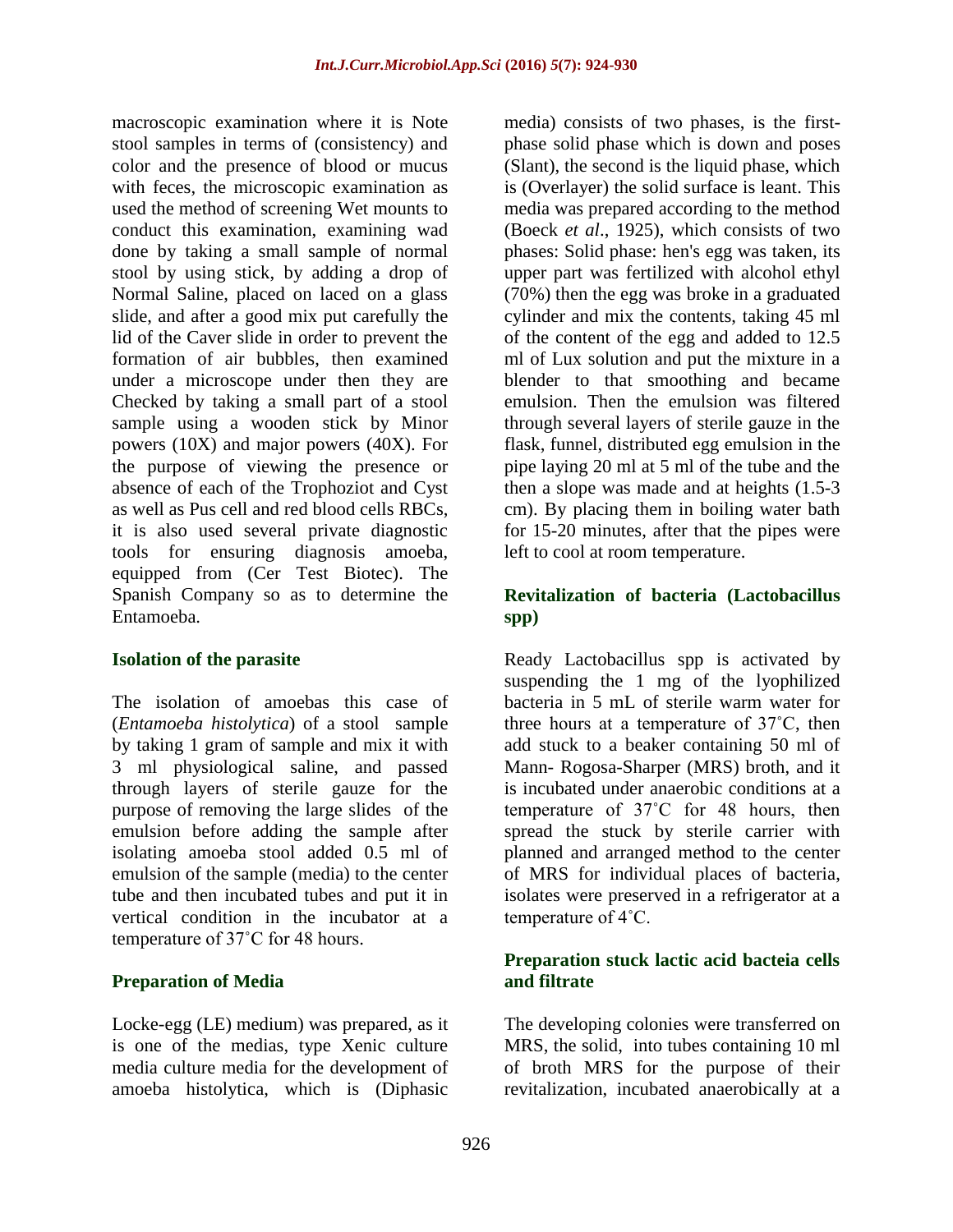temperature of 37˚C for two (24-48) hour (6) and with concentration of  $(1.5 \times 10^8)$ cells / ml by comparing the growth with a tube McFarland (0.5). Then conducted reduction for first half stuck, concentrations were prepared at  $(1.5 \times 10^4, 1.5 \times 10^2)$ cells / ml then used to pollinate cultivated parasite.

### **Preparation of Stuck parasite**

By using Hemocytometer for the purpose of preparing the stuck oftrophoziote of *Entamoeba histolytica* with concentration of  $0.1 \times 10^6$ trophozoite/ ml, were prepared of three replicates added 0.5 ml of bacterial Stuck to the tube containing the parasite growth incubated at a temperature 37˚C heat, then results were recorded after(24- 48-72) hours. Compared with the negative control (grown without the addition of the parasite stuck) and positive control(grown parasite added to a drug metronidazole).

#### **Mortality rate**

Growth rate of the parasite tested against propolis was calculated from the trophozoite count per ml, mortality rate of E. hitolytica with respect to propolis at various concentrations was obtained as follow (Lwin *et al*., 2004):

Count/ml (treated) Mortality rate  $(\% ) =$   $\frac{\qquad \qquad }{\qquad \qquad } \times 100-100$ Count/ml (untreated control)

#### **Results and Discussion**

Used *L.delbruekii* and *L.fermentum* bacteria returnee to the genus Lactobacillus, which were obtained a lyophilic them to test their of 37˚C where the experiment effectiveness against the parasite inhibitory *E. histolytica.* After (24-28-72)h incubation at a temperature was performed with three replications for each concentration against parasitic isolation. The results showed that the percentage of viability trophozoite

phasefor the condition of the weave when using bacterial cells stuck were directly proportional with increasing concentrations of the bacteria cells stuck *L.delbruekii* and *L.fermentum*, The bacteria cells leaky showed less efficient and as shown in (Table 1). While the results showed that the highest percentage of the effectiveness of inhibitory was stuck to a concentration of bacteria cells  $(1.5 \times 10^8)$  cells / ml and by (97.68%) after 72h incubation, while it was lowest percentage of the effectiveness of inhibitory concentration was when  $(1.5 \times 10^2)$  cells / ml and by (9.21%) after 24hincubation as shown in figure (1).The effectiveness inhibitory to a leaky bacteria cells showed less than stuck efficiency with the highest act of inhibitory his results when you focusing  $(1.5 \times 10^8)$  cells / ml as a percentage of (35.95%) after 72h incubation and doing less inhibitory at concentration  $(1.5 \times 10^2)$  cells / ml and a percentage of (1.31%) after 24h, and as shown in figure (2). Compared with the negative control and positive control (drug metronidazole), the treatment results also showed stuck of *L.delbruekii* and *L.fermentum* occur morphological changes of the trophozoites of *E. histolytica* was the emergence of cases the decomposition of the plasma membrane and pigmentation abiotic phases when using (dye trypan blue) figure (3) after 72h incubation. Statistical analysis showed that there were significant differences in for the value of LSD at the level  $(P<0.05)$ between the concentrations of stuck *L.delbruekii* and *L.fermentum* in the number of trophozoites of *E. histolytica* case as well as the presence of a significant difference to the value of LSD at the level of  $(P<0.05)$ what between the lap times, while no significant differences occur between the lap times of the transaction when the concentration  $(1.5 \times 10^2)$  cells / ml as well as for the treatment of drug metronidazole.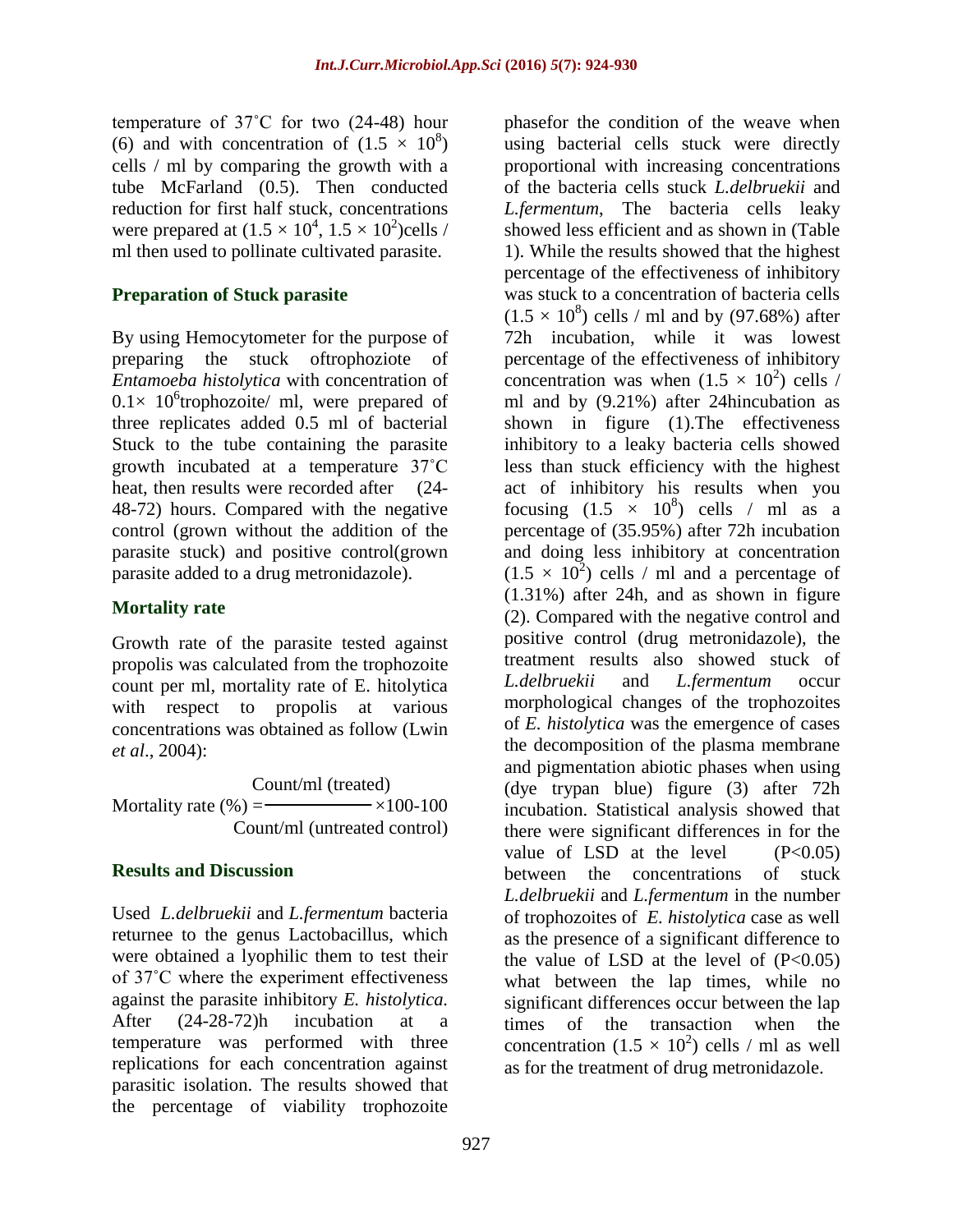| The percentages of viability for E. histolytica trophozoites( $\%$ ) |                     |       |              |       |       |       |       |
|----------------------------------------------------------------------|---------------------|-------|--------------|-------|-------|-------|-------|
| <b>Time</b>                                                          |                     | 24h   |              | 48h   |       | 72h   |       |
|                                                                      |                     | stuck | <b>leaky</b> | stuck | leaky | stuck | leaky |
|                                                                      | $1.5 \times 10^{2}$ | 90.78 | 98.68        | 83.88 | 98.02 | 53.57 | 97.05 |
|                                                                      | $1.5 \times 10^4$   | 82.89 | 94.73        | 68.42 | 90.78 | 11.34 | 81.18 |
|                                                                      | $1.5 \times 10^8$   | 72.36 | 86.66        | 57.23 | 77.96 | 2.31  | 64.07 |
| <b>Positive control</b>                                              |                     | 40.83 |              | 36.73 |       | 32.22 |       |
| <b>Negative control</b>                                              |                     | 0.00  |              | 0.00  |       | 0.00  |       |

**Table.1** The percentages of viability for *E. histolytica* trophozoites LEM after treatment with stuck and leaky *L.fermentum* and *L.delbruekii* at different concentrations and different times

**Fig.1** The percentages of effectiveness of stuck *L.fermentum* and *L.delbruekii* for different concentrations and times on the growth *of E. histolytica* trophozoites in LEM medium



**Fig.2** The percentages of effectiveness of leaky *L.fermentum* and *L.delbruekii* for different concentrations and times on the growth of *E. histolytica* trophozoites in LEM medium.

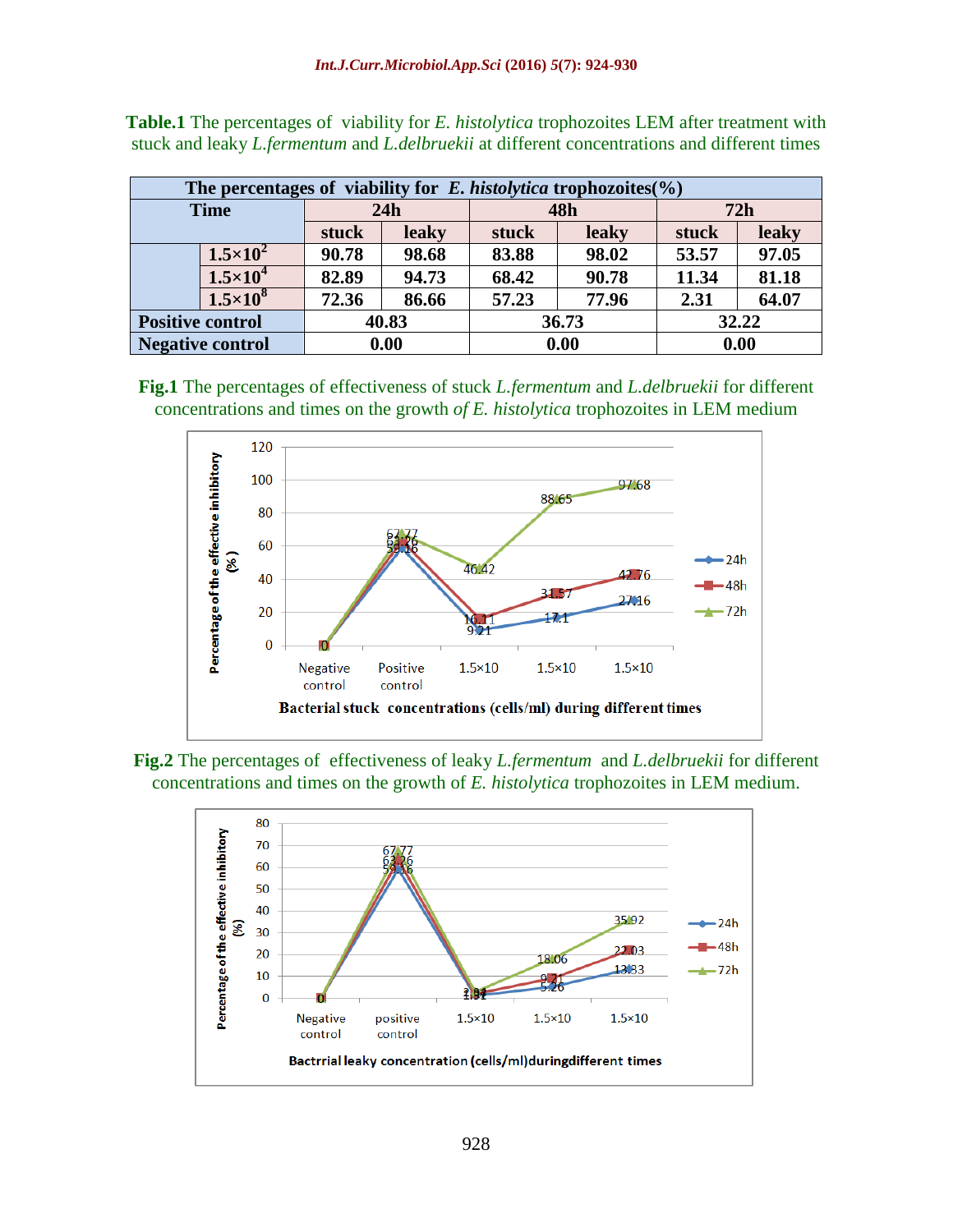**Fig.3** *Entamoeba histolytica* in culture media (LEM) that treated with (0.5) of the bacteria stuck *L.fermentum* and *L.delbruekii*  $(1.5 \times 108)$  (72 hours). Showed the beginning of the the decomposition of the plasma membrane and colouration abiotic phase (trypan blue dye) (400 X).



**Fig.4** *Entamoeba histolytica* in culture media (LEM) that treated with (0.5) leaky *L.fermentum* and *L.delbruekii*  $(1.5 \times 108)$  (72 hours). Illustrates cyste phase with binary nucleus (iodine) dye (1000 X)



The results showed that were obtained high-efficiency stuck bacteria, lactic acid concentration  $(1.5 \times 10^8)$  after 72h incubation, to reduce the ratio of trophozite of *E. histolytica in vitro*, it recorded a therapeutic efficiency was (97.68%) of the bacteria *L.fermentum and L.delbruekii.* This was the highest brought by (Mohamed *et al*., 2015) in his study of the effect of *Lactobacillus salivarius*on trophozite of *E. histolyticain vitro* and *in vivo* by the use of bacteriocins and active substances raised from bacteria, While the results have agreed and approach with brought by (Ahmed, 2012) when using different concentrations of different types of milk on the growth on trophozite of *E. histolytica in vitro*. As it recorded each of cow's milk and soybean

milk and coconut milk concentration of 10% therapeutic efficiency was (99.7%, 99.5%, 96.2%), respectively, after 48h incubation. Clarify (Ohashi *et al*., 2003) that Lactoferrin mammals found in milk, which is secreted by the lactic acid bacteria play a role in reducing the infection, because of the ability of inhibition of the enzyme cycteine protease found in bacteria and viruses as well as some parasites. Explained (Ramos *et al*., 2005) that the cause of this effect is the direct inhibitory damage of the plasma membrane of the bacteria. Lactoferrin is known as a single chain of glycoprotein with a molecular weight of 80KDa and produced from the mammary gland and neutrophil blood cells, and works of iron chelates irregularities outside a cell in the intestinal